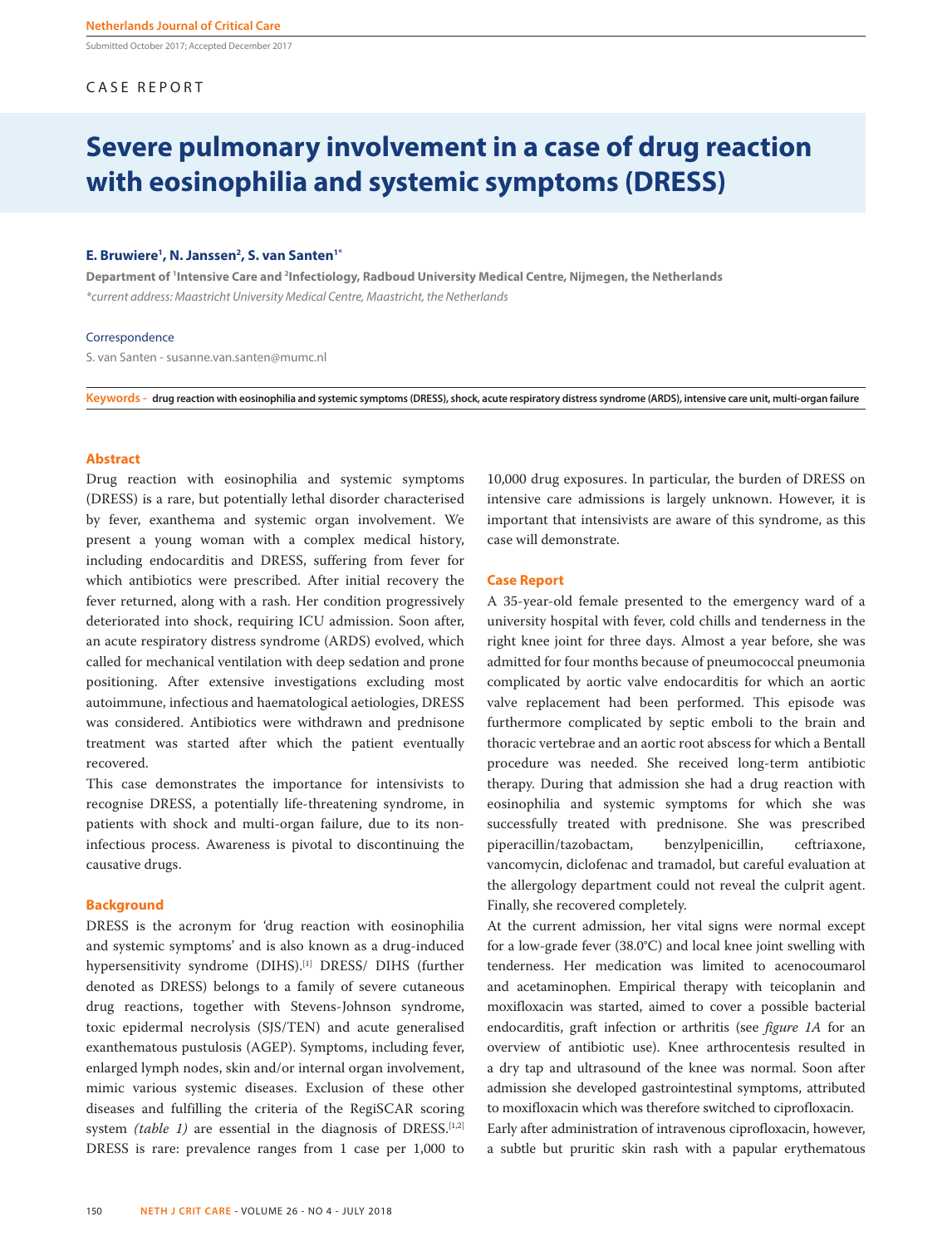

Figure 1A. Outline of medication use in relation to symptoms. Schematic representation of medication use in relation to fever (°C), extension of rash and U: ICU admission, V: prone positioning and W: extubation during current admission.

aspect developed. Quinolones were stopped and teicoplanin was continued. Blood cultures were repetitively negative as were further investigations including cardiac ultrasound, and MRI of the knee, heart and aortic graft. An infection was thus considered unlikely and the antibiotics were stopped after six days. The skin eruptions had improved and the fever had resolved.

However, nine days after admission, there was a sudden recurrence of fever, an increase in C-reactive protein, mild eosinophilia of 590 cells per µl and atypical lymphocytes on the blood smear. Meropenem was prescribed targeting a possible vascular graft infection or endocarditis, which would have been insufficiently treated in the earlier prescribed antibiotic regimen. However, the fever persisted and a few days later a new skin rash appeared with generalised erythematous eruptions on her back, torso and extremities. To cover the more resistant Grampositive species as well, teicoplanin was added to the antibiotic regimen. At day 14 her condition, however, worsened with haemodynamic instability and respiratory distress for which she was transferred to the ICU and immediately intubated. Consistent with ARDS, severe hypoxaemia was present with a PaO2/FiO2 ratio declining under 100 mmHg, in association with the development of bilateral infiltrates *(figure 1B)* and normal cardiac function on echocardiography. With further respiratory deterioration, neuromuscular blockade and prone positioning was required after lung protective mechanical ventilation was set up. Concomitantly there was evidence of liver and kidney involvement with respectively elevated serum transaminases and creatinine, although the latter developed after ICU admission and could just as well be secondary to the patient's state of shock.

Our differential diagnosis was broad and included ARDS due to recurrent endocarditis with septic pulmonary involvement,



**Figure 1B.** Radiological and nuclear imaging studies. X: Chest X-ray at admission (1) and at the time of intubation showing bilateral diffuse consolidations. (2). Y: PET-CT of multiple enlarged lymph nodes suggesting widespread adenopathy. Z: CT thorax at intubation showing bilateral dense consolidations merging in peripheral groundglass opacifications suggestive of (early) ARDS.

a pulmonary infection or a haematological or autoimmune disease. PET-CT scan showed bilateral pulmonary opacities and widespread lymphadenopathy, but no signs of graft infection *(figure 1B)*. Pathological examination of bone marrow and lymph node ruled out haemophagocytic lymphohistiocytosis and lymphoma. Cultures and microbial testing of blood and bronchoalveolar lavage, including a viral panel, *Pneumocystis jiroveci* and *Aspergillus* were negative. In addition, no herpes viruses were detected and autoimmune serology was also negative, making an autoimmune disease unlikely.

Because of the continuing deterioration under antibiotic treatment DRESS was considered and rated as a 'definite case' in compliance with the RegiSCAR criteria *(table 1)* as a diagnosis by exclusion.<sup>[1,2]</sup> All antibiotics were discontinued and prednisone treatment was started at 1 mg/kg, resulting in a gradual recovery. Extubation followed after 12 days of mechanical ventilation and eventually our patient was discharged to a rehabilitation clinic with a tapering prednisone regimen. Six months after the initial presentation she returned home. Follow-up in the outpatient clinic again included evaluation of the possible culprit drug which was thought to be teicoplanin. However, she received a relative contraindication for beta-lactam antibiotics in the future as well.

## **Discussion**

We present a young woman who was admitted to the ICU with multi-organ failure and severe ARDS as manifestations of DRESS. This diagnosis was supported by negative test results for infectious, haematological or autoimmune disease in combination with the 'definite' categorisation according to the RegiSCAR criteria *(table 1)*. In addition, her gradual recovery after withdrawal of all antibiotics and initiation of prednisone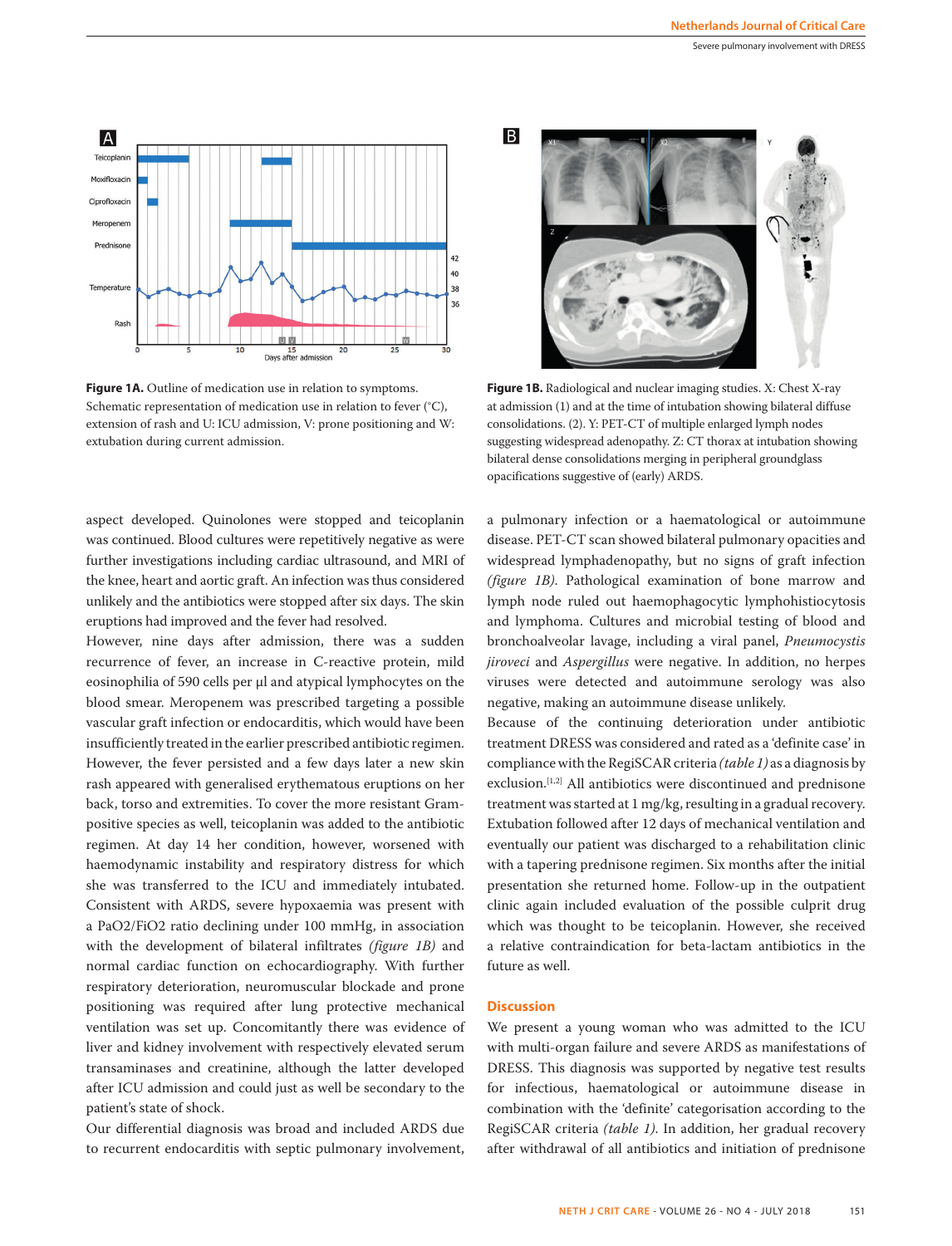Severe pulmonary involvement with DRESS

therapy favoured the diagnosis of DRESS. This is one of the few reports linking DRESS with ARDS (search on Medline and PubMed with search criteria "DRESS," "drug reaction with eosinophilia and systemic symptoms," "DIHS," "druginduced hypersensitity syndrome," "drug induced ARDS," "drug pulmonary involvement," "drug hypersensitivity lung" and "drug hypersensitivity pulmonary").

Awareness is critical as DRESS is potentially life threatening but, as this case demonstrates, it may often go unrecognised for several reasons: symptoms are non-specific, it is a diagnosis by exclusion requiring expert-based criteria and the time of dosage to symptoms may vary greatly.<sup>[1]</sup> Symptoms may occur 2-6 weeks after prescription of the culprit drug, or in hours to days in case of a rechallenge.[2] Based on the temporal relationship between the onset of symptoms and the initiation of the drug *(figure 1A)*, the glycopeptide and quinolone antibiotics could have been the culprit drug. Quinolone antibiotics, however, have not been reported to cause DRESS,<sup>[1]</sup> although they have been implicated in SJS/TEN and AGEP.[2]

It is thus reasonable to specify only teicoplanin as the culprit agent. DRESS due to a combination of vancomycin and teicoplanin has recently been described by Miyazu et al.<sup>[3]</sup> The possibility of the patient's initial presentation being a relapse of the previous episode of DRESS a year before was considered, but could not be proven since the criteria *(table 1)* were not met at that time. In the last eight months there had been no other drug exposure, including possible over-the-counter drugs, than acenocoumarol and acetaminophen making the initial phase as a prodromal stage of DRESS unlikely as well. However amoxicillin-induced flares have been reported, implying a relative contraindication for beta-lactam antibiotics in patients with DRESS.<sup>[4]</sup>

In general, severe cutaneous drug reactions are elicited by excessive or inappropriate activation of an immune response, due to the binding of foreign antigens (i.e. the drug) to T- cell receptors.[5] This leads to a dramatic expansion of functional T-lymphocytes and the appearance of autoantibodies to various epidermal proteins. This drug-specific T-cell proliferation may have an important role in the known association with reactivation of latent human herpesvirus (HHV) 6, and to lesser extent with HHV7, Epstein-Barr virus and Cytomegalovirus reactivation.<sup>[1,3,5,6]</sup>

Pulmonary involvement in drug reactions is well known and characterised by pulmonary oedema and interstitial lung disease, and rarely with a severe presentation consistent with ARDS at the extremity of the spectrum of pulmonary involvement.<sup>[7,8]</sup>

Data regarding the course and outcome of patients with severe DRESS admitted to the ICU are limited to one retrospective study in 23 French ICUs.[9] The researchers identified 21 patients with a probable or definite diagnosis of DRESS in ten years' time (based on the RegiSCAR score, *table 1*). All had fever and erythematous exanthema (part of database search criteria); **Table 1.** The RegiSCAR group diagnosis score for drug reaction with eosinophilia and systemic symptoms (DRESS)<sup>[1,2]</sup>

|                                                                                                                        | <b>No</b>                                  | <b>Yes</b>          | <b>Unknown</b>                               | Case                                      |
|------------------------------------------------------------------------------------------------------------------------|--------------------------------------------|---------------------|----------------------------------------------|-------------------------------------------|
| Fever (≥38.5°C)                                                                                                        | $-1$                                       | $\Omega$            | $-1$                                         | $\overline{0}$                            |
| Enlarged lymph nodes ( $\geq$ 2 sites, $>$ 1 cm)                                                                       | $\Omega$                                   | $\mathbf{1}$        | $\Omega$                                     | 1 <sup>a</sup>                            |
| <b>Atypical lymphocytes</b>                                                                                            | $\overline{0}$                             | 1                   | $\overline{0}$                               | 1                                         |
| Eosinophilia<br>700-1499x109/l or 10-19.9%<br>≥1500 x109/l or ≥50%                                                     | $\Omega$                                   | 1<br>$\overline{2}$ | $\Omega$                                     | $\Omega$                                  |
| Skin rash<br>Extent $>50\%$<br>At least 2 of: oedema, infiltration, purpura, scaling<br><b>Biopsy suggesting DRESS</b> | $\Omega$<br>$\overline{0}$<br>$-1$<br>$-1$ | 1<br>$\overline{0}$ | $\Omega$<br>$\Omega$<br>$\Omega$<br>$\Omega$ | $\mathbf 0$<br>$\Omega$<br>0 <sup>b</sup> |
| Internal organ involvement<br>One<br>2 or more                                                                         | $\Omega$                                   | 1<br>$\overline{2}$ | $\Omega$                                     | 2 <sup>c</sup>                            |
| Resolution in >15 days<br>At least 3 biological investigations done and<br>negative to exclude alternative diagnosis   | $-1$<br>$\Omega$                           | $\overline{0}$<br>1 | $-1$<br>$\overline{0}$                       | $\overline{0}$<br>1                       |

A schematic scoring system to grade the possibility of DRESS: <2 no case; 2-3 possible case; 4-5 probable case; > 5 definite case.<sup>[1,2]</sup> The last column represents the scoring for our patient, 6 points in total

<sup>a</sup> Generalised lymphadenopathy on computed tomography (CT), see also figure 1

**b** Biopsy of the skin was not performed

c Including pulmonary, hepatic and possibly renal involvement,

although this could also be secondary to shock

more than half were associated with shock (15/21), acute renal failure (18/21), mechanical ventilation (13/21; no information about ARDS diagnosis in this population) and acute hepatitis (11/21). The disease severity of this highly restricted population selection is further demonstrated by a mortality rate of almost 50%.[9]

DRESS is rare, but the low incidence may be explained by underreporting or unawareness of the syndrome with diagnostic hallmarks such as fever, eosinophilia, generalised rash with typical mucosal involvement, and multi-organ involvement. Nevertheless, the high mortality compatible with severe shock and multi-organ failure emphasises the importance for intensive care physicians to consider DRESS in their differential diagnosis. This is imperative, as early recognition with prompt withdrawal of the culprit drug to stop the harmful exposure is considered the key treatment. In addition, corticosteroids are advised, but future studies are needed to explore their role in the treatment of DRESS.[1]

# **Conclusion**

This case demonstrates that intensive care physicians should include DRESS in their differential diagnosis of ARDS in patients with a distributive shock accompanied by systemic symptoms without evidence of definite aetiology. This is important as it has treatment implications, namely the withdrawal of the possible causative agent. Thus earlier recognition implies shorter exposure. It is possible that this could have led to a shortened period of mechanical ventilation and haemodynamic